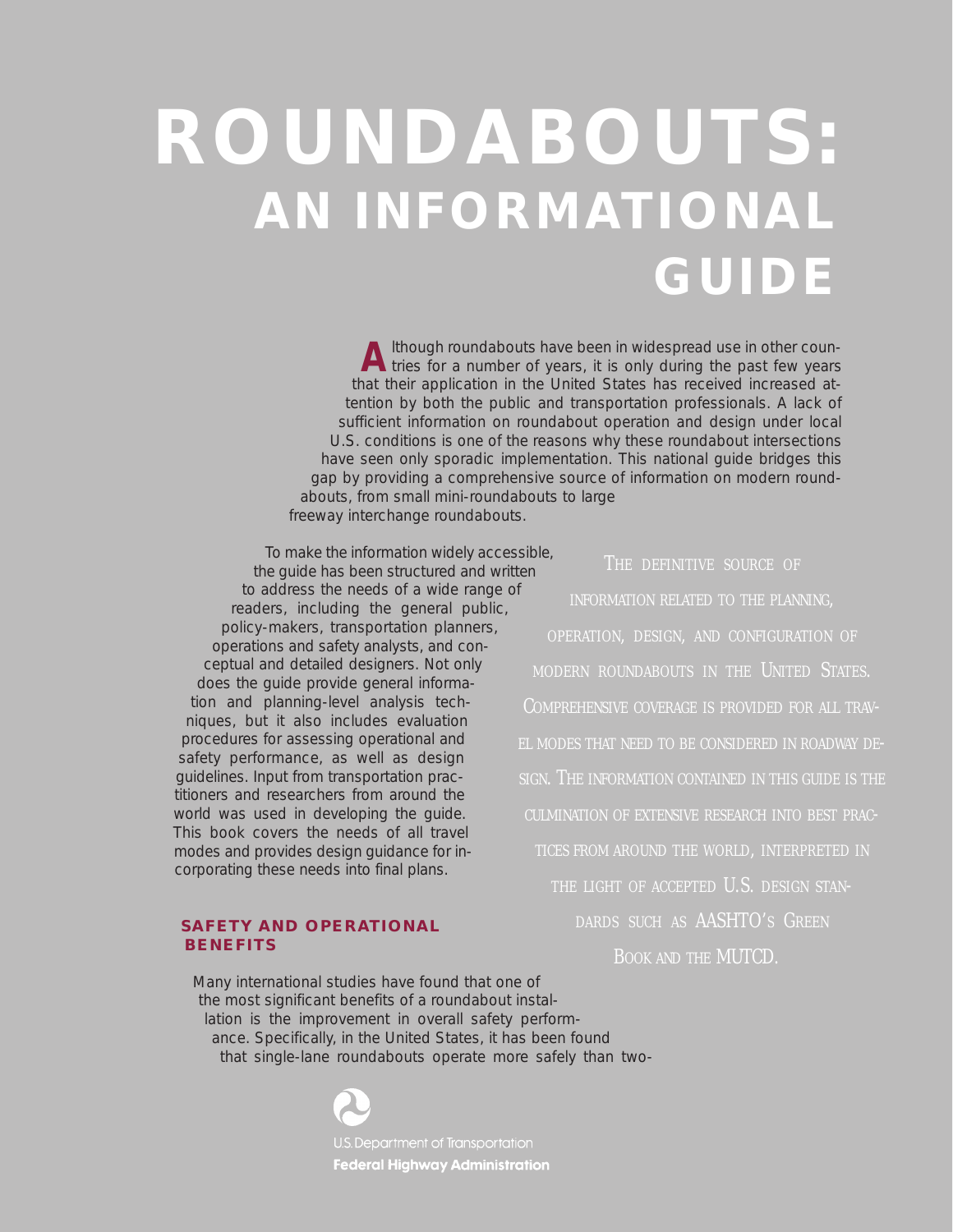| Average annual crash frequencies at 11 U.S.<br>intersections converted to roundabouts. |                       |              |               |            |
|----------------------------------------------------------------------------------------|-----------------------|--------------|---------------|------------|
| <b>Type of</b>                                                                         | <b>Percent Change</b> |              |               |            |
| Roundabout                                                                             | <b>Sites</b>          | <b>Total</b> | <b>Injury</b> | <b>PDO</b> |
| <b>Single-Lane</b>                                                                     | 8                     | $-51%$       | $-73%$        | $-32%$     |
| <b>Multi-Lane</b>                                                                      | 3                     | $-29%$       | $-31%$        | $-10%$     |
| <b>Total</b>                                                                           | 11                    | $-37%$       | -51           | -29%       |

Source: Jacquemart, G. Synthesis of Highway Practice 264: Modern Roundabout Practice in the United States. National Cooperative Highway Research Program. Washington, D.C.: National Academy Press, 1998.

way stop-controlled intersections. The frequency of crashes might not always be lower at roundabouts, but the injury rates are reduced. Pedestrians and bicyclists require specific design treatments to improve their safety.

On a planning level, it can be assumed that roundabouts will provide higher capacity and lower delays than all-way stop control, but less than two-way stop control if the minor movements are not experiencing operational problems. A single-lane roundabout may be assumed to operate within its capacity at any intersection that does not exceed the peak-hour volume warranted for signals. A roundabout that operates within its capacity will generally produce lower delays than a signalized intersection operating with the same traffic volumes and right-of-way limitations.



#### **Chapter 1, Introduction.**

Defines the key features and dimen-





#### **Chapter 2, Policy Considerations.**

about performance characteristics, intersection forms, legal issues, and ed-

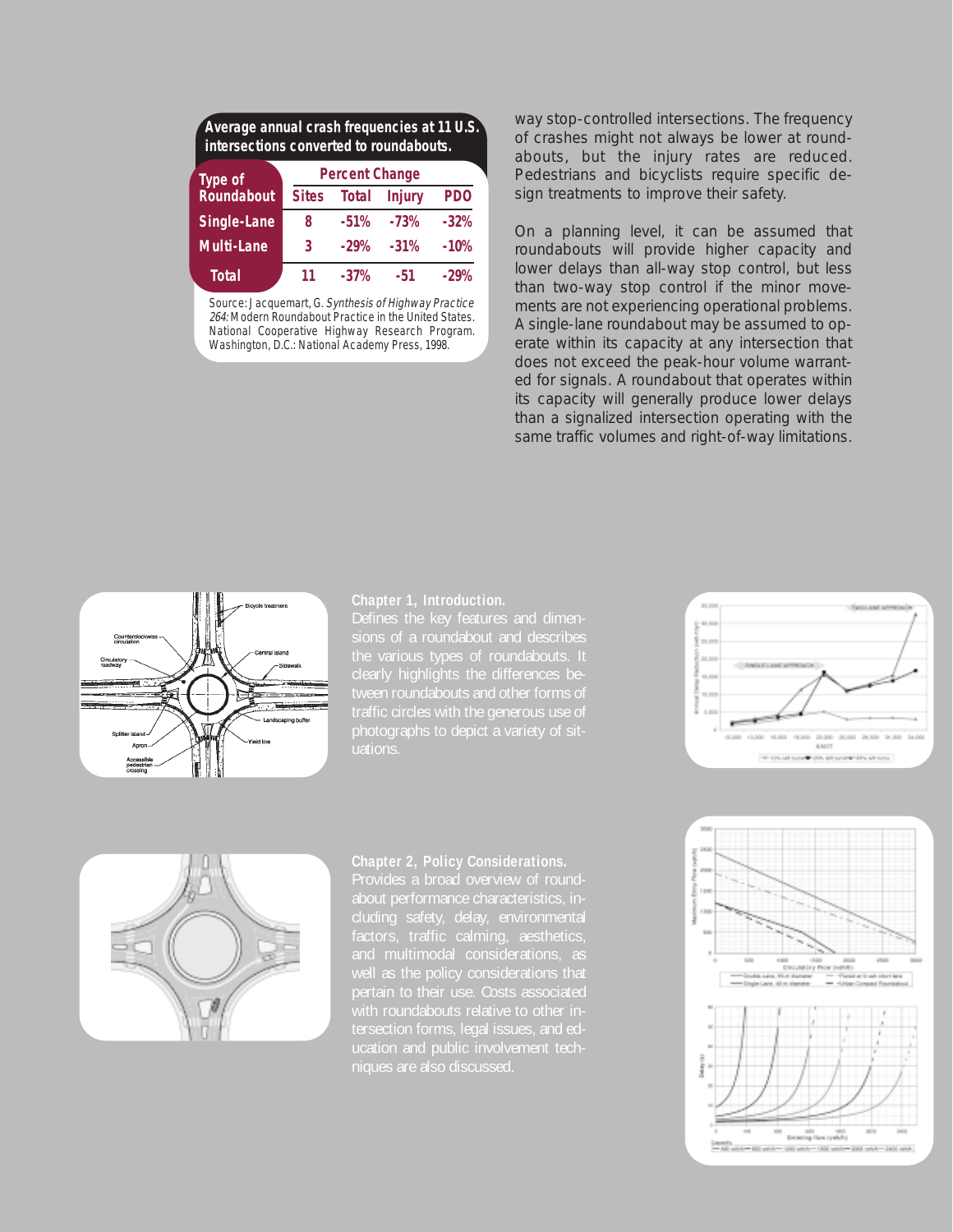

#### **WHEN TO RECOMMEND ROUND-ABOUTS: PLANNING ANALYSIS**

Roundabouts can be considered for a variety of reasons. The roundabout guide describes categories for selection that range from community enhancement and traffic calming, to safety improvements and operational benefits. The maximum daily service volume of a single-lane roundabout varies between 20,000 and 26,000 vehicles per day, depending on the left-turn percentages and the distribution of traffic between the major and minor roads. A double-lane roundabout may service 40,000 to 50,000 vehicles per day.

#### **Chapter 3, Planning.**

a given location.

#### **Chapter 4, Operational Analysis.**

Details methods for analyzing the operational performance (capacity, delay about. This chapter describes traffic



#### **Chapter 5, Safety.**

performance that roundabouts typical-



#### **Chapter 6, Geometric Design.**

philosophy of speed reduction and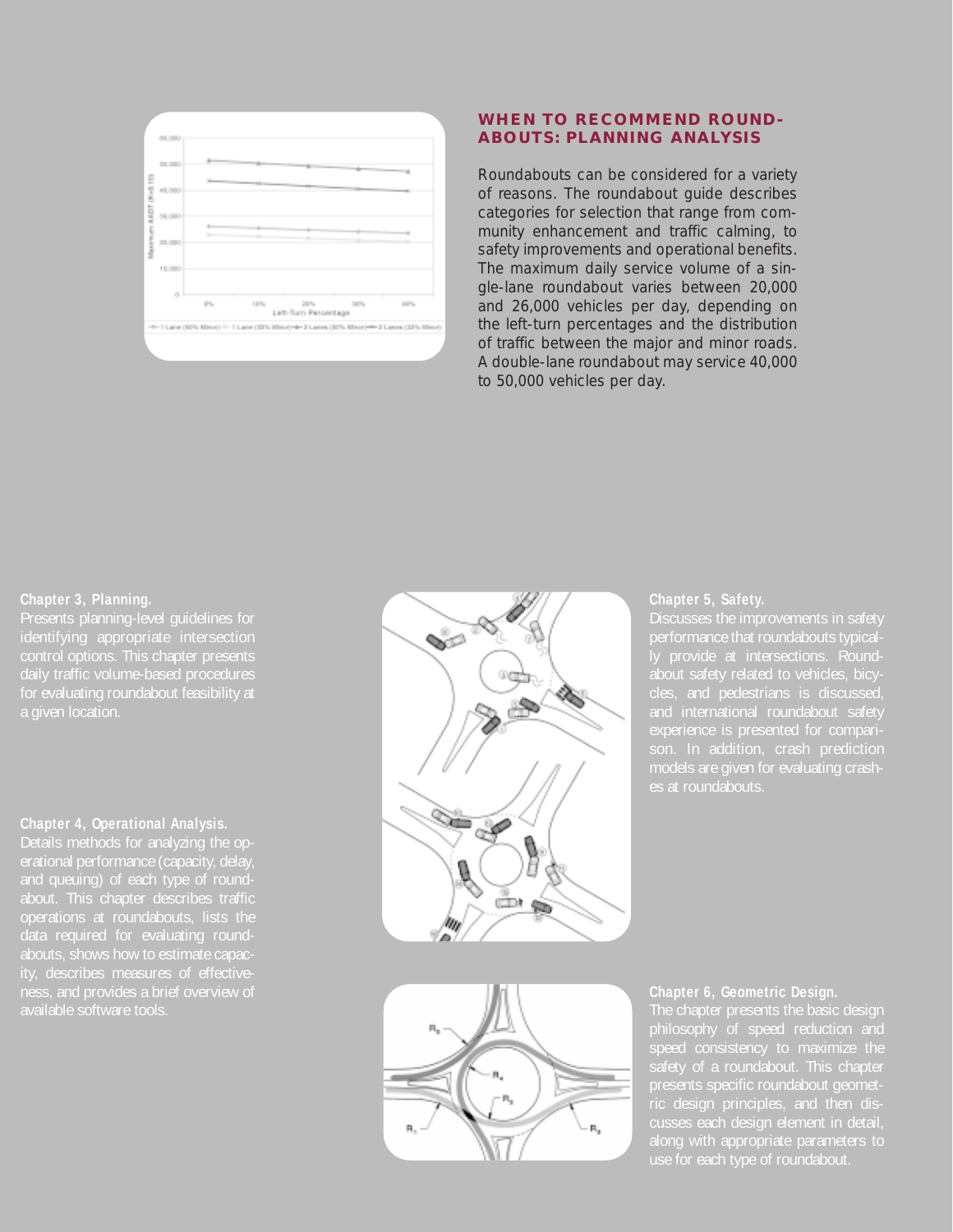## **ROUNDABOUTS: AN INFORMATIONAL GUIDE**

## *Table of Contents*

Additionally, the guide contains over 150 charts, diagrams, plans and photographs which illustrate the various features of roundabouts.

#### **Chapter 1— Introduction**

- 1.1 Scope of Guide
- 1.2 Organization of Guide
- 1.3 Defining Physical Features
- 1.4 Key Dimensions
- 1.5 Distinguishing Roundabouts From Other Circular **Intersections**
- 1.6 Roundabout Categories

## **Chapter 2— Policy Considerations**

2.1 Characteristics

- 2.2 Multimodal Considerations
- 2.3 Costs Associated With Roundabouts
- 2.4 Legal Considerations
- 2.5 Public Involvement
- 2.6 Education





**Chapter 7, Traffic Design and Landscaping.** Discusses a number of trafings, illumination, and landscaping. Chapter 7 also discusses issues re-

**Chapter 8, System Considerations.** of rail crossings through or near a cussed, including those at freeway inpresents simulation models as supple-

#### **Chapter 3— Planning**

- 3.1 Planning Steps
- 3.2 Considerations of Context
- 3.3 Number of Entry Lanes
- 3.4 Selection Categories
- 3.5 Comparing Operational Performance of Alternative Intersection Types
- 3.6 Space Requirements
- 3.7 Economic Evaluation

#### **Chapter 4— Operation**

- 4.1 Traffic Operation at **Roundabouts**
- 4.2 Data Requirements
- 4.3 Capacity
- 4.4 Performance Analysis
- 4.5 Computer Software for **Roundabouts**

#### **Chapter 5— Safety**

- 5.1 Introduction
- 5.2 Conflicts
- 5.3 Crash Statistics
- 5.4 Crash Prediction Models

#### **Chapter 6— Geometric Design**

- 6.1 Introduction
- 6.2 General Design Principles
- 6.3 Geometric Elements
- 6.4 Double-Lane Roundabouts
- 6.5 Rural Roundabouts
- 6.6 Mini-Roundabouts

#### **Chapter 7— Traffic Design and Landscaping**

- 7.1 Signing
- 7.2 Pavement Markings
- 7.3 Illumination
- 7.4 Work-Zone Traffic Control
- 7.5 Landscaping

#### **Chapter 8— System Considerations**

- 8.1 Traffic Signals at Roundabouts
- 8.2 At-Grade Rail Crossings
- 8.3 Closely Spaced Roundabouts
- 8.4 Roundabout Interchanges
- 8.5 Roundabouts in an Arterial **Network**
- 8.6 Microscopic Simulation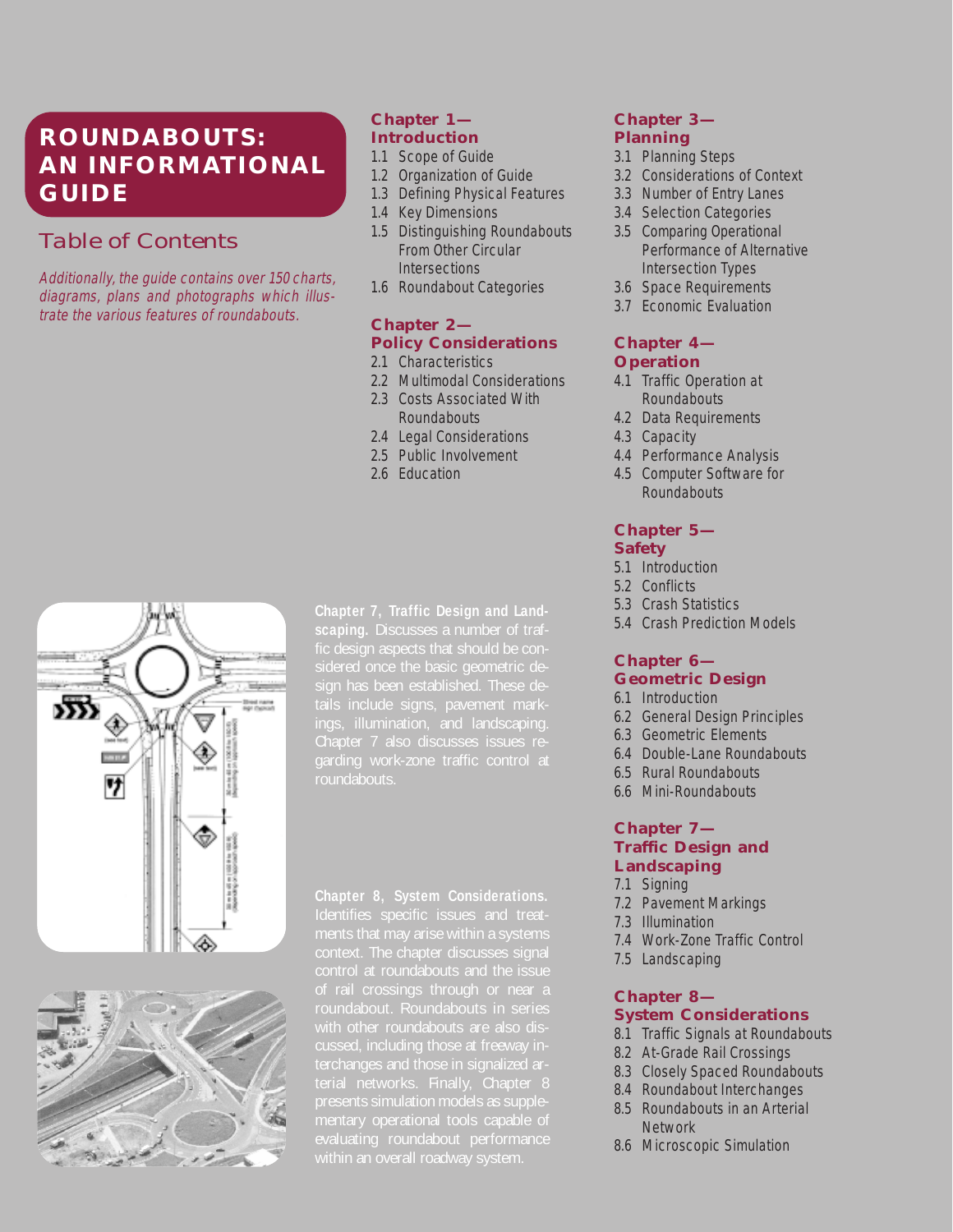## **Roundabout or Traffic Circle?**

Since the distinctions between modern roundabouts and other kinds of circular intersections may not always be obvious, the negative aspects of older rotaries or traffic circles may be mistaken by the public with a roundabout. Therefore, the ability to carefully distinguish roundabouts from traffic circles is important in terms of public understanding.

## **Traffic Control**



Yield control is used on all entries. The circulatory roadway has no control.

## **Priority to Circulating Vehicles**



Circulating vehicles have the right of way.



Some traffic circles use stop control, or no control, on one or more entries.



Some traffic circles require circulating traffic to yield to entering traffic.

## **Pedestrian Access**



Pedestrian access is allowed only across the legs of the roundabout, behind the yield line.

### **Direction of Circulation**



All vehicles circulate counter-clockwise and pass to the right of the central island.



Some traffic circles allow pedestrian access to the central island.



Some neighborhood traffic circles allow left-turning vehicles to pass to the left of the central island.